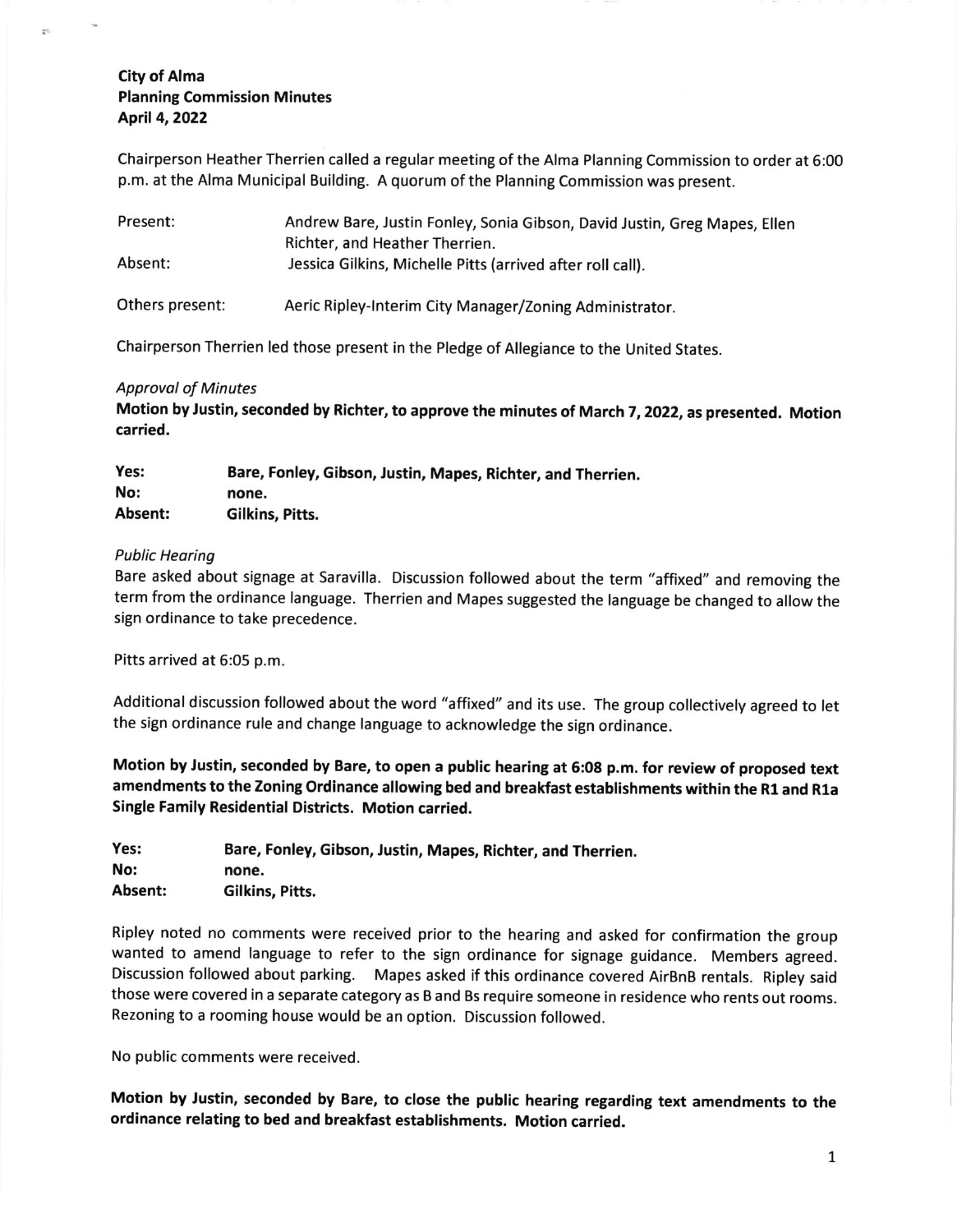City of Alma Planning Commission Minutes April 4,2O22

Bare, Fonley, Gibson, Justin, Mapes, Richter, and Therrien. none. Gilkins, Pitts. Yes: No: Absent:

Motion by Justin, seconded by Gibson, to send recommended edits (Attachment A) to the Bed and Breakfast ordinance to the City Commission for consideration. Motion carried.

Yes: No: Absent: Bare, Fonley, Gibson, Justin, Mapes, Richter, and Therrien. none, Gilkins, Pitts.

#### Other Business

Ripley explained that he had discussion with MEDC regarding redevelopment-ready community status. There are two items missing. Alma doesn't allow missed use in residential "by right" but does allow by special use permit to provide the community opportunities to have a say. lf this is not changed, Alma cannot move to the next level. Discussion followed about options for control using aesthetics, and whether or not that would present a greater hardship for developers. Fonley asked if a provision could be added for notice to the community. Discussion followed about the level of community notice projects would be required to provide. Mapes said he thought there were already sufficient controls in place. Additional discussion followed.

Ripley noted the second item missing is related to items missing from the website and those items can be added. The next level will require changes to the Master Plan. Members agreed to the change. Ripley will present the information to the City Commission and set the issue for public hearing. Mapes asked about also requiring green space. Ripley will look into language for greenspace or family space.

### lnvitation to Public

No public comments were offered.

#### Adjourn

Motion by Pitts, seconded by Bare, to adjourn the meeting at 6:39 p.m. Motion carried.

| Yes:    | Bare, Fonley, Gibson, Justin, Mapes, Richter, and Therrien. |
|---------|-------------------------------------------------------------|
| No:     | none.                                                       |
| Absent: | Gilkins, Pitts.                                             |

 $a_{\text{w}}$   $a_{\text{w}}$   $a_{\text{w}}$   $a_{\text{w}}$   $a_{\text{w}}$   $a_{\text{w}}$ 

Sara Anderson, Alma City Clerk